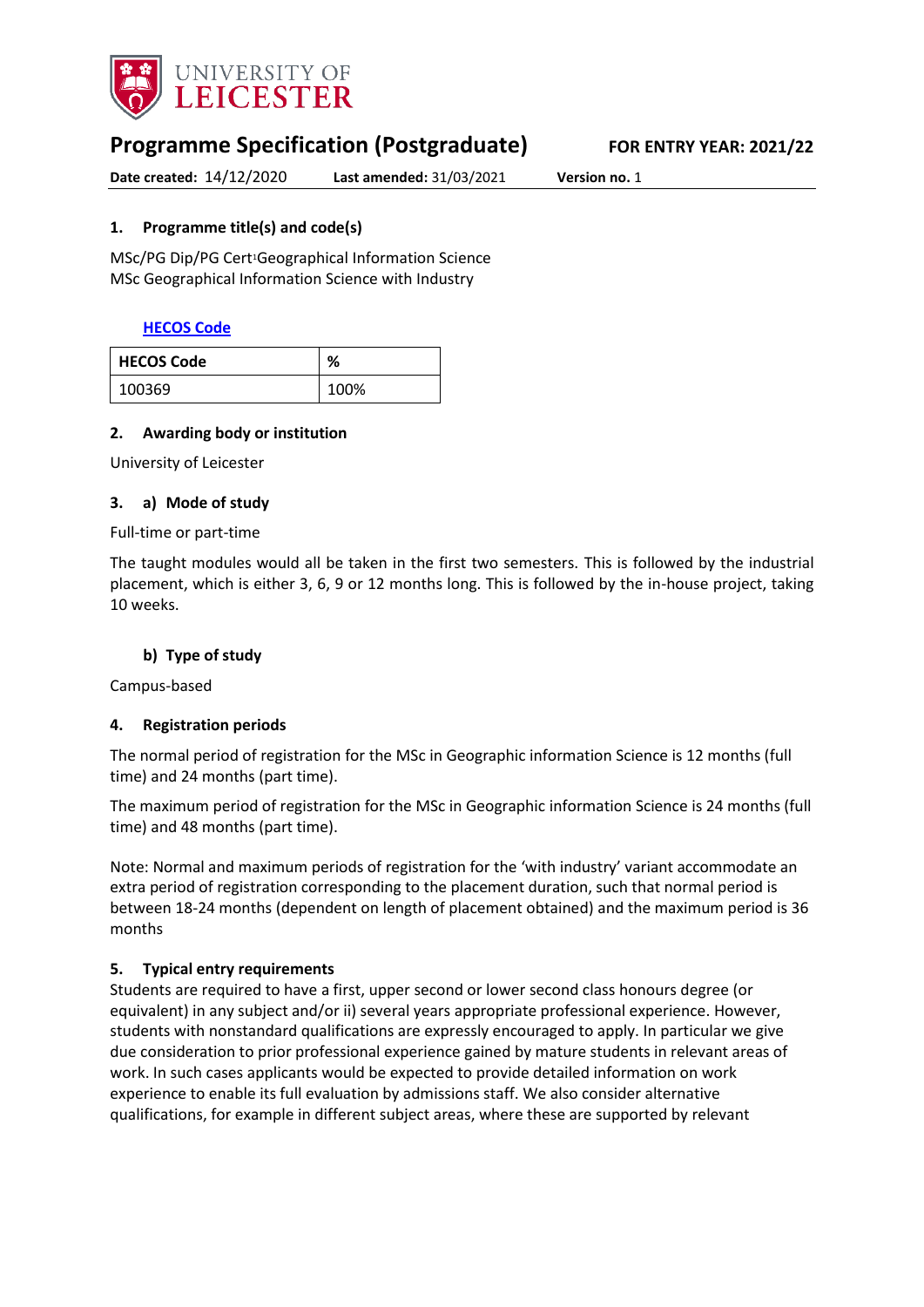experience within the field of the MSc programme. Students for whom English is not their first language are required to achieve a minimum IELTS score of 6.5 with at least 6 in all four categories.

#### **6. Accreditation of Prior Learning**

No accredited prior learning would be accepted for exemption from modules on the programme.

#### **7. Programme aims**

The programme aims to provide students with a broad-based education in geographical information science and systems suitable for careers ranging from the commercial GIS industry, or to further academic research. Specifically, the objectives of this course are:

- To develop comprehensive understanding in both the geographical and computational aspects of geographical information science.
- To develop systematic understanding regarding the concepts and algorithms associated with the collection, manipulation and representation of spatial data.
- To develop practical analytical skills in geographic information science.
- To ensure students are familiar with typical GIS applications and have the capacity to translate geospatial inquiry into a GIS framework.
- To ensure students can evaluate/critique both the potential and the limitations of current software, spatial data sources, and information quality.
- To develop a critical perspective on GIS.
- To expose students to the frontiers of current GIS research.
- To build a high level of competence in independent learning skills; original research methodology; original research implementation; oral presentations; report writing; webbased and multimedia communication.

For the withindustry variant only, these additional programme aims apply:

- Prepare students for career and training opportunities which relates to their degree in both the private and public sectors, and voluntary organisations.
- Construct effective applications for placement opportunities
- Provide students the opportunity to recognise suitable plans for transitioning into the workplace

#### **8. Reference points used to inform the programme specification**

- QAA Benchmarking Statement
- Framework for Higher Education Qualifications (FHEQ)
- UK Quality Code for Higher Education
- [University Learning](https://www2.le.ac.uk/offices/sas2/quality/learnteach) Strategy
- [University Assessment Strategy](https://www2.le.ac.uk/offices/sas2/quality/learnteach)
- University of Leicester Periodic Developmental Review Report
- External Examiners' reports (annual)
- United Nations Education for Sustainable Development Goals
- Student Destinations Data

#### **9. Programme Outcomes**

Unless otherwise stated, programme outcomes apply to all awards specified in [1.](#page-0-0) Programme title(s).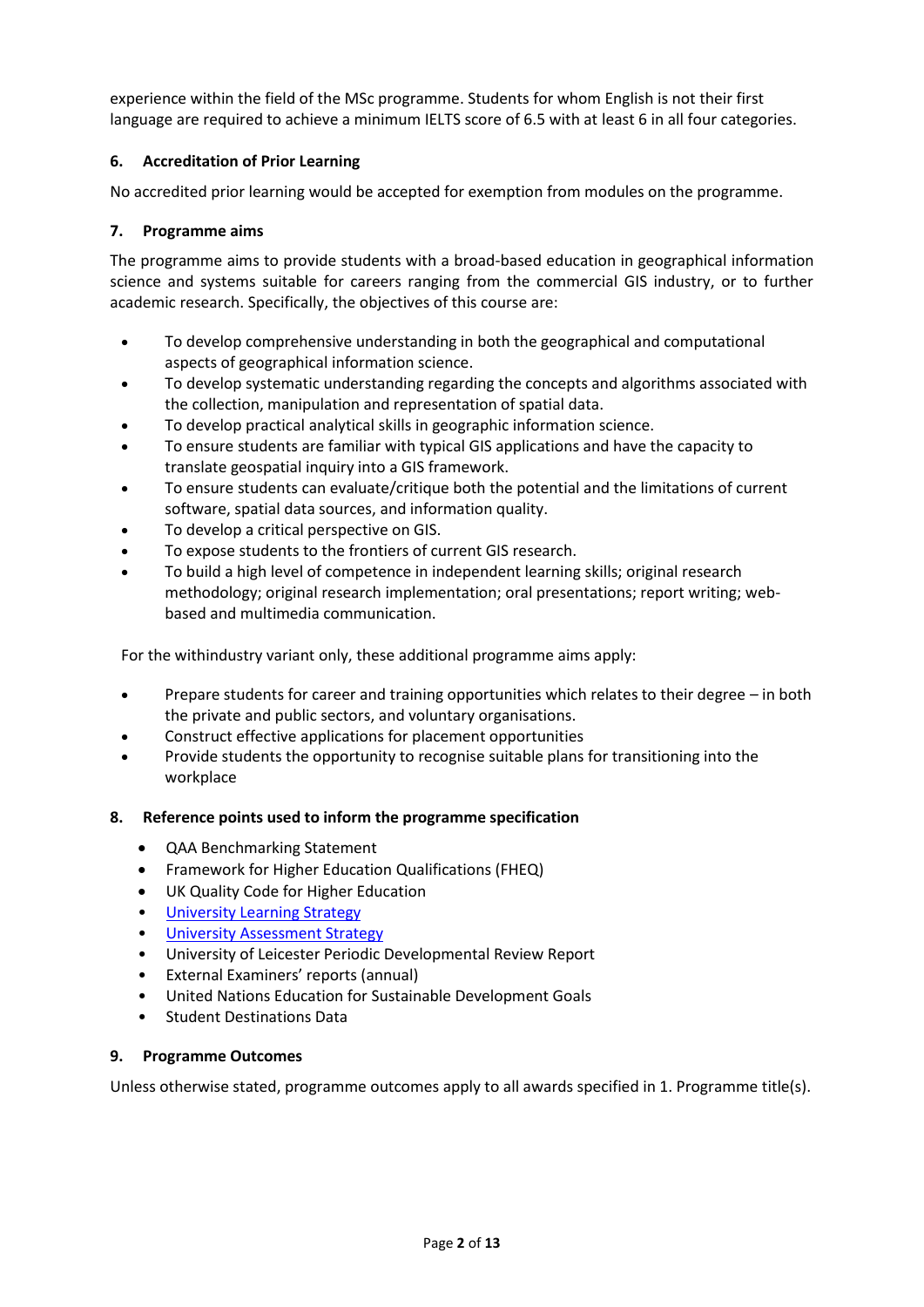## **Discipline specific knowledge and competencies**

## i) Knowledge

| <b>Intended Learning</b>                                                                                                                          | <b>Teaching and Learning Methods</b>                                                                                          | <b>How Demonstrated?</b>                                                                                          |
|---------------------------------------------------------------------------------------------------------------------------------------------------|-------------------------------------------------------------------------------------------------------------------------------|-------------------------------------------------------------------------------------------------------------------|
| <b>Outcomes</b>                                                                                                                                   |                                                                                                                               |                                                                                                                   |
| Systematic understanding of<br>GIScience and GIS; the spatial<br>database and principles of<br>spatial data analysis and spatial<br>data display. | Lectures, targeted reading, practical<br>classes, self-directed project work,<br>self-directed research work, field-<br>work. | Essays, project reports, practical<br>exercises, oral presentations (where<br>module choice allows), dissertation |
| Understand how GIS operates<br>in an industrial setting ('with<br>industry')                                                                      | Work placementt                                                                                                               | Work placement report                                                                                             |

## ii) Concepts

| <b>Intended Learning Outcomes</b>                                                                                                                                           | <b>Teaching and Learning</b><br><b>Methods</b>                                                                              | <b>How Demonstrated?</b>                                                                                   |
|-----------------------------------------------------------------------------------------------------------------------------------------------------------------------------|-----------------------------------------------------------------------------------------------------------------------------|------------------------------------------------------------------------------------------------------------|
| Understand and explain Geographical<br>Information Systems and Geospatial<br>Data Analytics including practical<br>approaches within GIS to enable<br>advanced scholarship. | Lectures, targeted reading,<br>practical classes, self-directed<br>project work, self-directed<br>research work, field-work | Essays, project reports, practical<br>exercises, oral presentations (in<br>optional modules), dissertation |

#### iii) Techniques

| <b>Intended Learning</b><br><b>Outcomes</b>                                                                                                                                                                                                                            | <b>Teaching and Learning Methods</b>                                                                                | <b>How Demonstrated?</b>                                                                                   |
|------------------------------------------------------------------------------------------------------------------------------------------------------------------------------------------------------------------------------------------------------------------------|---------------------------------------------------------------------------------------------------------------------|------------------------------------------------------------------------------------------------------------|
| Demonstrate a comprehensive<br>understanding and practical<br>application of GIScience and GIS<br>techniques; development and<br>execution of spatial data<br>management strategies; GIS-<br>based analysis of spatial data<br>including skills such as<br>programming | Lectures, targeted reading, practical<br>classes, self-directed project work,<br>self-directed research, field-work | Practical exercises, project reports,<br>essays, oral presentations (in<br>optional modules), dissertation |
| Work as a GIS specialist in and<br>industrial setting (where 'with<br>industry')                                                                                                                                                                                       | Work placement                                                                                                      | Work placement report                                                                                      |

## iv) Critical analysis

| <b>Intended Learning</b><br><b>Outcomes</b>                                                                                                      | <b>Teaching and Learning Methods</b>                                                                                                                    | <b>How Demonstrated?</b>                                                                                                                                       |
|--------------------------------------------------------------------------------------------------------------------------------------------------|---------------------------------------------------------------------------------------------------------------------------------------------------------|----------------------------------------------------------------------------------------------------------------------------------------------------------------|
| Critical appraisal of published<br>material. Ability to apply<br>understanding of concepts with<br>independence, rigour and self-<br>reflexivity | Lectures, targeted reading, practical<br>classes, self-directed project work,<br>self-directed research work, work<br>placement (where 'with industry') | Essays, project reports, oral<br>presentations (oral presentations (in<br>optional modules), dissertation, work<br>placement report (where 'with<br>industry') |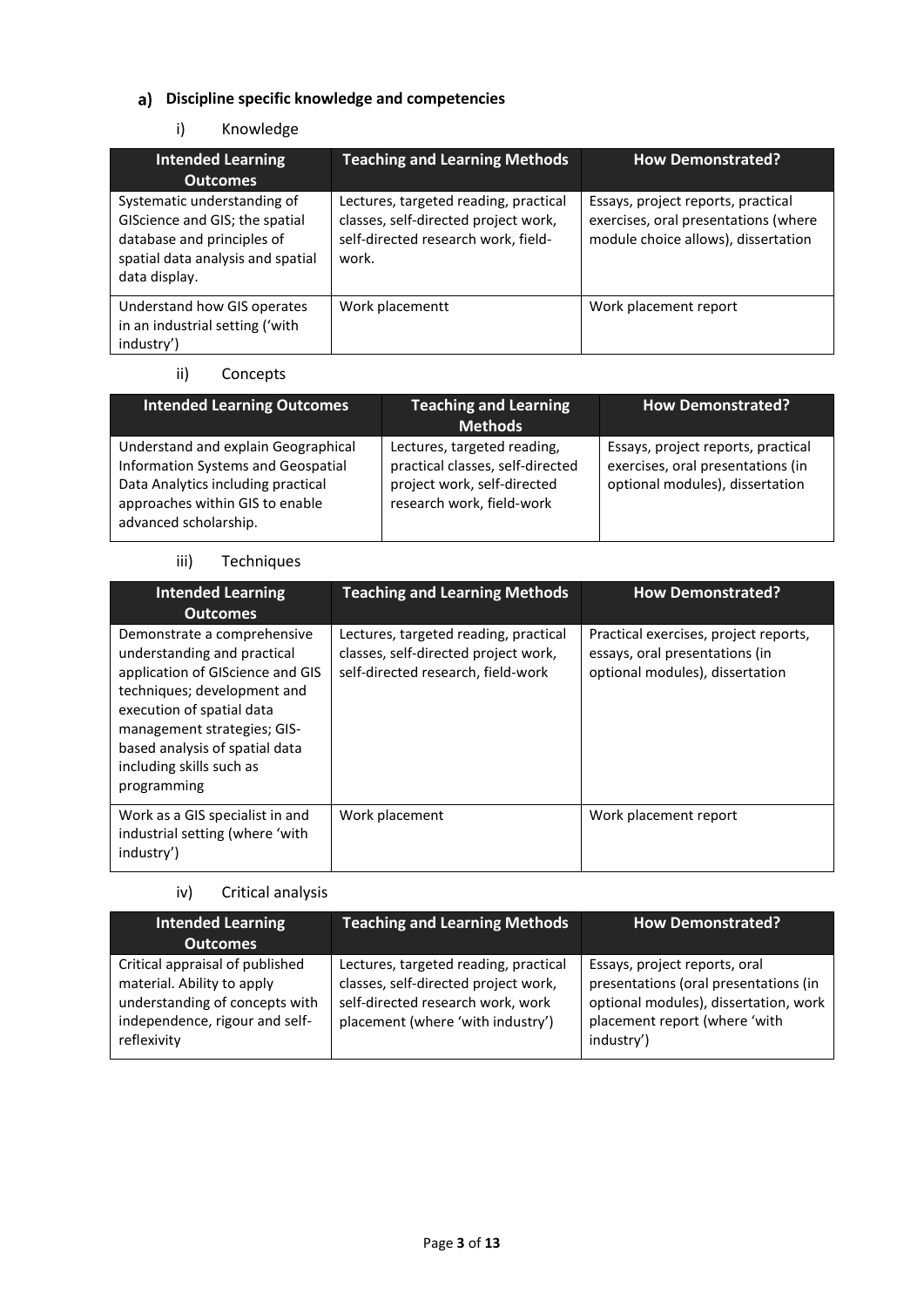#### v) Presentation

| <b>Intended Learning</b><br><b>Outcomes</b>                                                                                                                                                                                                                           | <b>Teaching and Learning Methods</b>                                                                   | <b>How Demonstrated?</b>                                                                                                                                       |
|-----------------------------------------------------------------------------------------------------------------------------------------------------------------------------------------------------------------------------------------------------------------------|--------------------------------------------------------------------------------------------------------|----------------------------------------------------------------------------------------------------------------------------------------------------------------|
| Presentation of: project results<br>to professional standard;<br>thematic data analyses and<br>maps to a professional<br>standard. Ability to organise<br>and structure research material;<br>ability to deliver written and<br>oral seminar reports and<br>summaries | Self-directed project work, self-<br>directed research work, work<br>placement (where 'with industry') | Essays, project reports, oral<br>presentations (oral presentations (in<br>optional modules), dissertation, work<br>placement report (where 'with<br>industry') |

#### vi) Appraisal of evidence

| <b>Intended Learning</b><br><b>Outcomes</b>                                                                                                                                                                                                                                                                                                                                                                                                                                                             | <b>Teaching and Learning Methods</b>                                                                | <b>How Demonstrated?</b>                                                                                                                                      |
|---------------------------------------------------------------------------------------------------------------------------------------------------------------------------------------------------------------------------------------------------------------------------------------------------------------------------------------------------------------------------------------------------------------------------------------------------------------------------------------------------------|-----------------------------------------------------------------------------------------------------|---------------------------------------------------------------------------------------------------------------------------------------------------------------|
| Ability to analyse and evaluate<br>a variety of complex<br>geographical issues. Ability to<br>assess the relevance and quality<br>of a substantial range of<br>primary and secondary<br>literatures and materials. Ability<br>to mount and sustain an<br>independent level of inquiry at<br>an advanced level. Ability to<br>identify, assemble, analyse and<br>manage complex datasets;<br>ability to analyse and assess a<br>body of thematic data using<br>appropriate techniques and<br>data models | Targeted reading, practical classes,<br>self-directed project work, self-<br>directed research work | Essays, project reports, oral<br>presentation, oral presentations (in<br>optional modules), dissertation, work<br>placement report (where 'with<br>industry') |

## **Transferable skills**

i) Research skills

| <b>Intended Learning</b><br><b>Outcomes</b>                                                                                                                                                                                                                                 | <b>Teaching and Learning Methods</b> | <b>How Demonstrated?</b>                                                                           |
|-----------------------------------------------------------------------------------------------------------------------------------------------------------------------------------------------------------------------------------------------------------------------------|--------------------------------------|----------------------------------------------------------------------------------------------------|
| Ability to: independently<br>analyse complex ideas and<br>construct sophisticated critical<br>arguments; plan and manage<br>projects using spatial data;<br>locate, organise and analyse<br>evidence; report on findings;<br>demonstrate GIS and data<br>analytical skills. | Essays, practicals, project work     | Project reports, practical exercises,<br>oral presentations (in optional<br>modules), dissertation |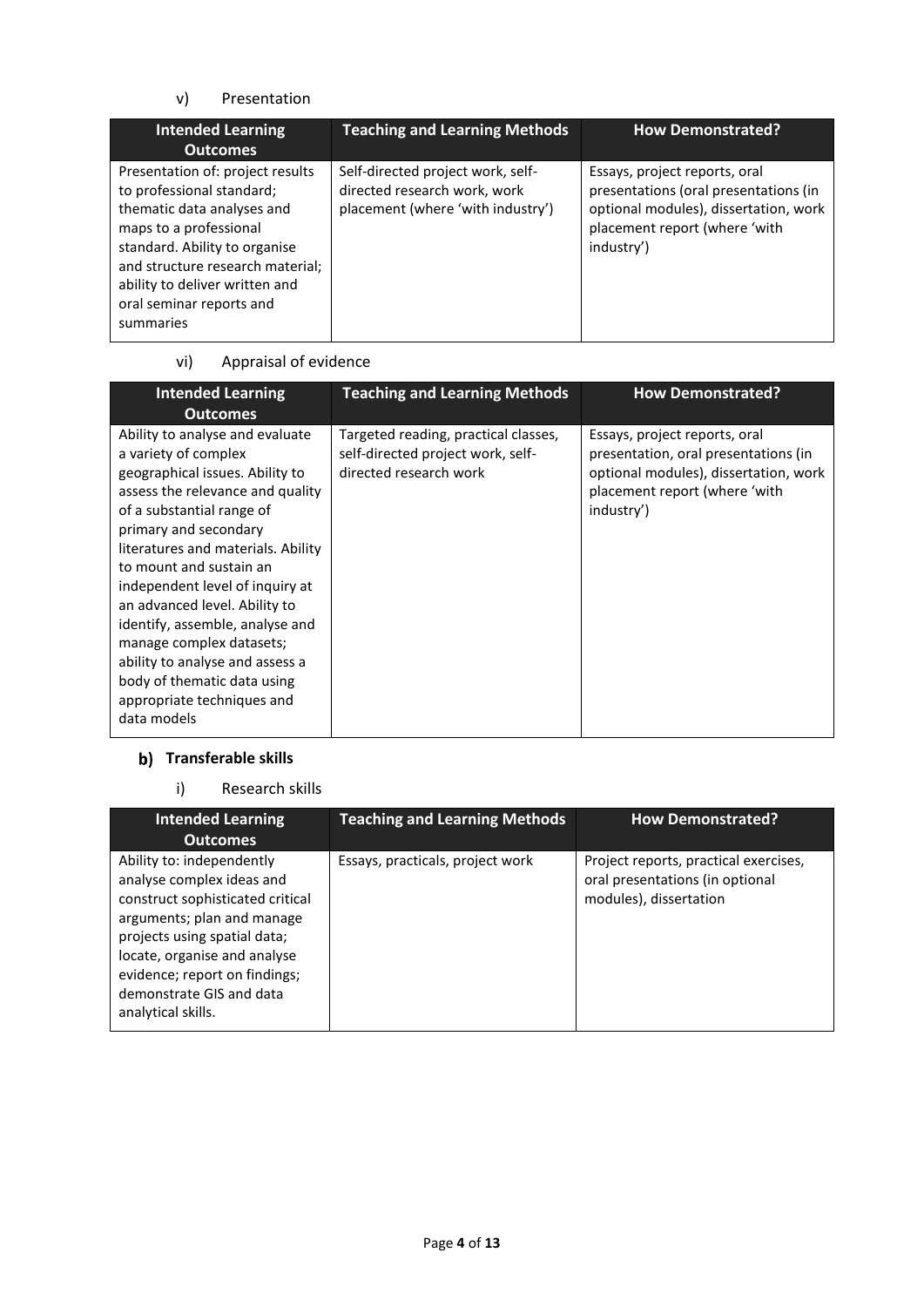#### ii) Communication skills

| <b>Intended Learning</b><br><b>Outcomes</b>                                                                                                         | <b>Teaching and Learning Methods</b> | <b>How Demonstrated?</b>                                                                                  |
|-----------------------------------------------------------------------------------------------------------------------------------------------------|--------------------------------------|-----------------------------------------------------------------------------------------------------------|
| Ability to: communicate clearly<br>and effectively to a high level;<br>write clearly and concisely;<br>make effective use of graphical<br>summaries | Essays, practicals, project work     | Project reports, practical exercises,<br>oral presentations (in optional<br>modules), exams, dissertation |

## iii) Data presentation

| <b>Intended Learning</b><br><b>Outcomes</b>                                                                                                                                                                                                                               | <b>Teaching and Learning Methods</b> | <b>How Demonstrated?</b>                                                                           |
|---------------------------------------------------------------------------------------------------------------------------------------------------------------------------------------------------------------------------------------------------------------------------|--------------------------------------|----------------------------------------------------------------------------------------------------|
| Ability to: present results<br>clearly and effectively to a high<br>level; use appropriate IT<br>resources; to undertake basic<br>statistical summaries and<br>analysis; employ appropriate<br>and effective graphical<br>representations including maps<br>and summaries | Essays, practicals, project work     | Project reports, practical exercises,<br>oral presentations (in optional<br>modules), dissertation |

#### iv) Information technology

| <b>Intended Learning</b><br><b>Outcomes</b>                                                                     | <b>Teaching and Learning Methods</b> | <b>How Demonstrated?</b>              |
|-----------------------------------------------------------------------------------------------------------------|--------------------------------------|---------------------------------------|
| The whole course is centered                                                                                    | Computer-based practical classes;    | Project reports, practical exercises, |
| around information                                                                                              | project/dissertation work using      | oral presentations (in optional       |
| technology                                                                                                      | computers/computer software          | modules), dissertation                |
| Confident and informed use of<br>personal computer hardware<br>and associated software<br>including programming |                                      |                                       |
| Ability to: collect and process                                                                                 | Computer-based practical classes;    | Project reports, practical exercises, |
| geospatial digital data from a                                                                                  | project/dissertation work using      | oral presentations (in optional       |
| variety of sources                                                                                              | computers/computer software          | modules), dissertation                |

#### v) Problem solving

| <b>Intended Learning</b><br><b>Outcomes</b> | <b>Teaching and Learning Methods</b> | <b>How Demonstrated?</b>                                                                           |
|---------------------------------------------|--------------------------------------|----------------------------------------------------------------------------------------------------|
| Solving spatial problems                    | Practical classes, project work      | Project reports, practical exercises,<br>oral presentations (in optional<br>modules), dissertation |

## vi) Working relationships

| <b>Intended Learning</b><br><b>Outcomes</b>                                                                                           | <b>Teaching and Learning Methods</b>                             | <b>How Demonstrated?</b>                                         |
|---------------------------------------------------------------------------------------------------------------------------------------|------------------------------------------------------------------|------------------------------------------------------------------|
| Project management;<br>organisational skills; time<br>management; ability to<br>contribute and comment on<br>ideas; working in groups | Practical exercises, dissertation<br>proposal meeting, fieldwork | Working with peers in the field;<br>meeting coursework deadlines |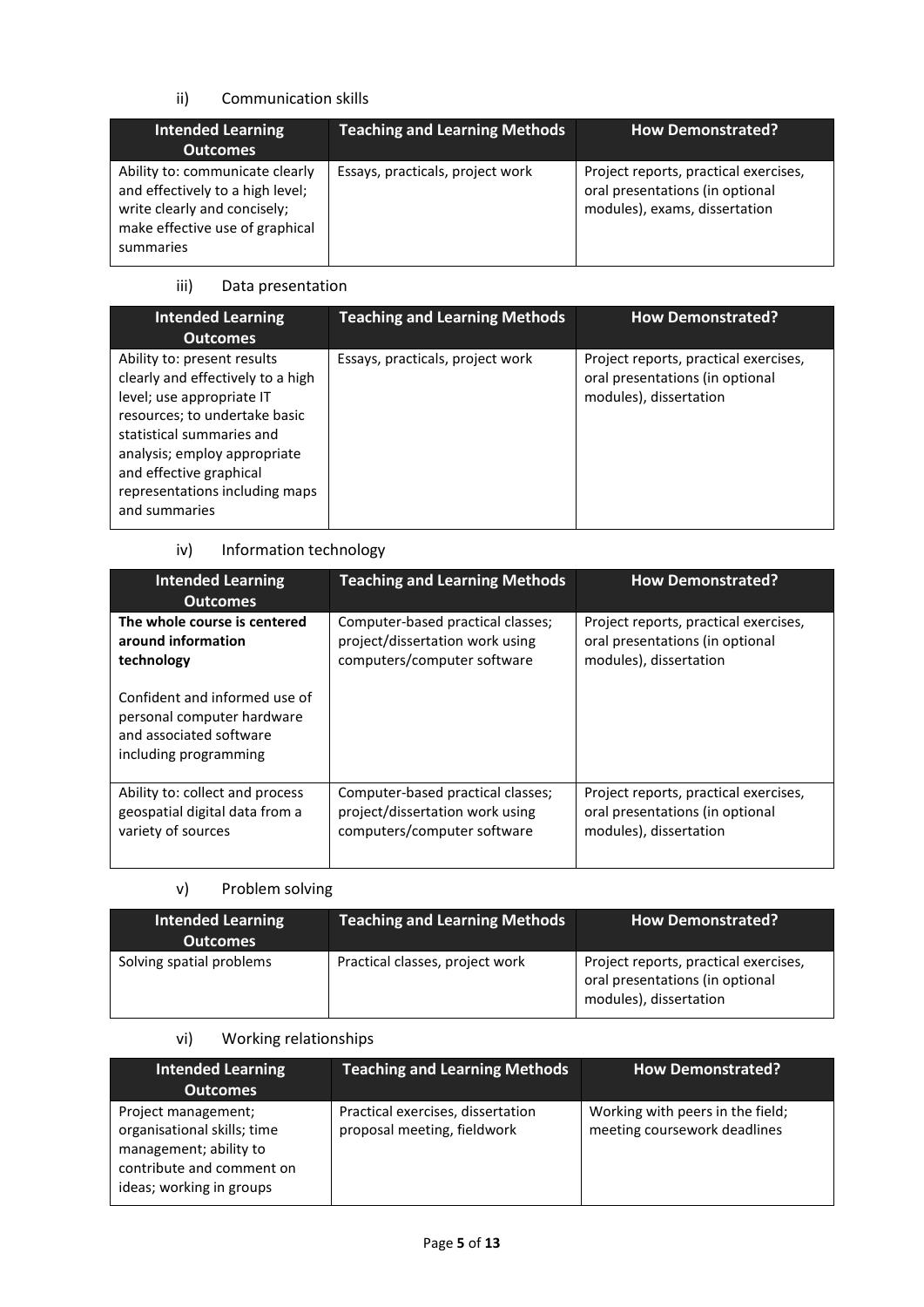## vii) Managing learning

| <b>Intended Learning</b><br><b>Outcomes</b>                                                                                                                                                                                          | <b>Teaching and Learning Methods</b> | <b>How Demonstrated?</b> |
|--------------------------------------------------------------------------------------------------------------------------------------------------------------------------------------------------------------------------------------|--------------------------------------|--------------------------|
| Identifying a credible research<br>project; establishing an<br>effective research timetable;<br>managing information;<br>reflecting on and writing up<br>results. Developing specialised<br>analytical skills. Revision for<br>exams | Dissertation module, exams           | Exams, dissertation      |

## viii) Career management

| <b>Intended Learning</b><br><b>Outcomes</b>                                                                                                                                                                | <b>Teaching and Learning Methods</b>                                                                                                                                                                    | <b>How Demonstrated?</b>                                                                                                                                  |
|------------------------------------------------------------------------------------------------------------------------------------------------------------------------------------------------------------|---------------------------------------------------------------------------------------------------------------------------------------------------------------------------------------------------------|-----------------------------------------------------------------------------------------------------------------------------------------------------------|
| The ability to see how skills<br>learnt in a university can be<br>used in 'real world' settings;<br>appreciation of the knowledge<br>and skills required by the GIS<br>specialist in an industrial setting | The ability to see how skills learnt in<br>a university can be used in 'real<br>world' settings; appreciation of the<br>knowledge and skills required by the<br>GIS specialist in an industrial setting | Discussions with personal tutors and<br>concerning career progression and<br>the applications of GIS, work<br>placement report (where 'with<br>industry') |

#### ix) Placement Preparation 1 and 2

| <b>Intended Learning</b><br><b>Outcomes</b>                    | <b>Teaching and Learning Methods</b>                                                               | <b>How Demonstrated?</b>                                         |
|----------------------------------------------------------------|----------------------------------------------------------------------------------------------------|------------------------------------------------------------------|
| Select appropriate resources<br>for researching/securing       | Students are provided with<br>dedicated and timetabled sessions                                    | Formative module feedback through<br>session tasks and exercises |
| placement opportunities                                        | to prepare to search and secure an<br>industrial placement.                                        |                                                                  |
| Explain the process for applying                               |                                                                                                    |                                                                  |
| for and securing a relevant<br>placement                       | Problem solving classes,<br>Masterclasses, Career development<br>programmes, Independent research. |                                                                  |
| Construct effective applications                               |                                                                                                    |                                                                  |
| for placement opportunities                                    |                                                                                                    |                                                                  |
| Recognise suitable plans for<br>transitioning into a placement |                                                                                                    |                                                                  |

#### x) On Placement

| <b>Intended Learning</b><br><b>Outcomes</b>                                                                                                                                                                  | <b>Teaching and Learning Methods</b>                                        | <b>How Demonstrated?</b>                                                                                                                                                   |
|--------------------------------------------------------------------------------------------------------------------------------------------------------------------------------------------------------------|-----------------------------------------------------------------------------|----------------------------------------------------------------------------------------------------------------------------------------------------------------------------|
| Apply the theoretical and<br>practical aspects of the material<br>studied at the University and<br>demonstrate the personal and<br>professional skills necessary for<br>your role within the<br>organisation | Students undertake a minimum of 3<br>months experience in the<br>workplace. | <b>Completion of Monthly Reflective</b><br>Journals to record skills<br>development, major achievements,<br>key areas of work, learning points<br>and challenges overcome. |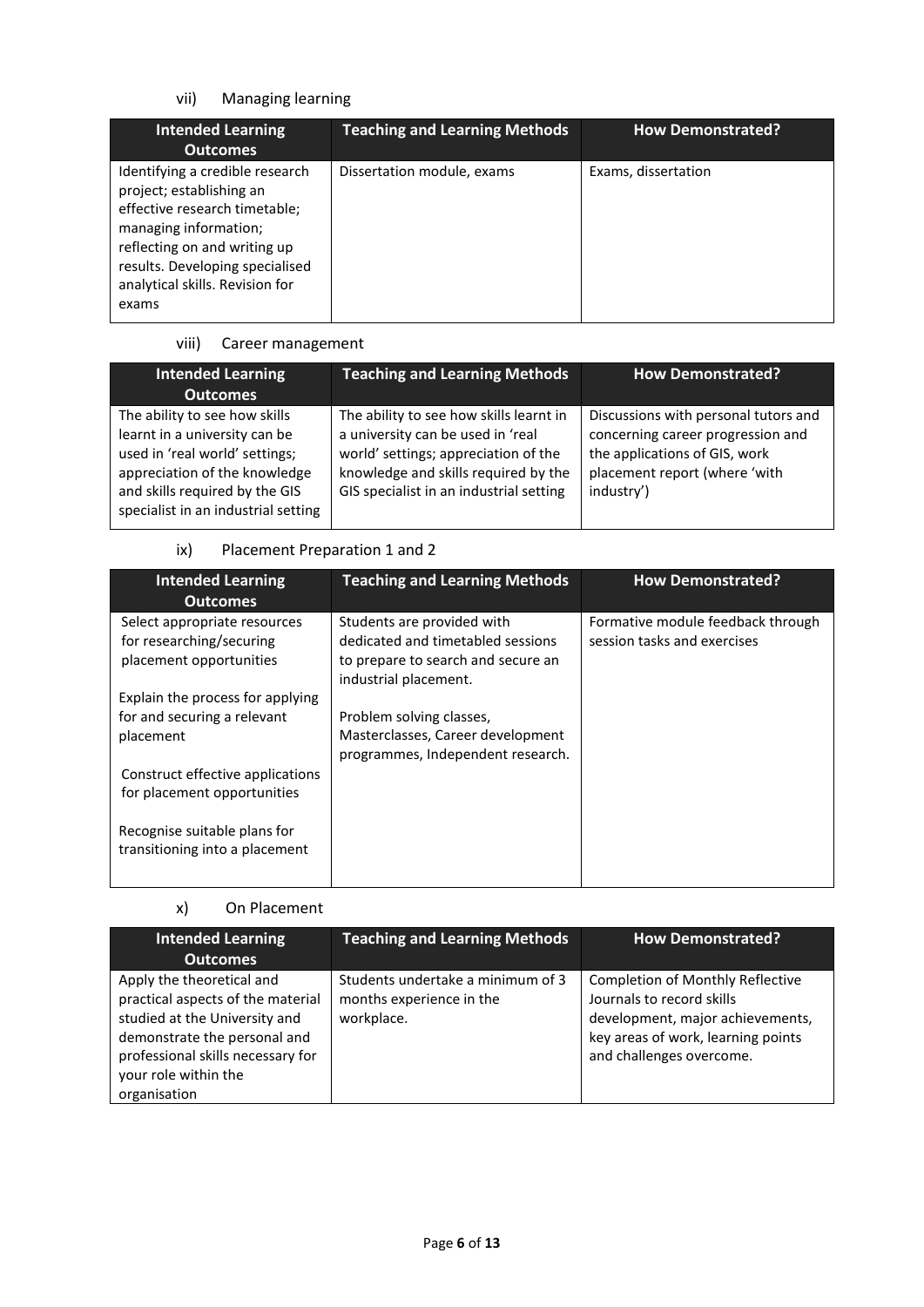| <b>Intended Learning</b><br><b>Outcomes</b>                                                                                                       | <b>Teaching and Learning Methods</b>                                        | <b>How Demonstrated?</b>                                                                                                                                                                                                                         |
|---------------------------------------------------------------------------------------------------------------------------------------------------|-----------------------------------------------------------------------------|--------------------------------------------------------------------------------------------------------------------------------------------------------------------------------------------------------------------------------------------------|
| Compose a Professional<br>Development Plan considering<br>your strengths, development<br>areas and motivations for your<br>next step              | Project supervision, independent<br>research                                | Assessed by a Placement Portfolio,<br>comprising of a Reflective Summary,<br>Professional Development Plan, and<br>Updated CV (excluded from word<br>count) to formally assess on a pass or<br>fail basis.                                       |
| Modify your CV to include the<br>skills and experience you have<br>gained through your significant<br>experience gained in the past<br>12 months. | Students undertake a minimum of 3<br>months experience in the<br>workplace. | Formative feedback during a<br>Placement Visit (in person or via<br>Skype) from Placement Provider and<br>Placement Tutor regarding reflection<br>on skills development, areas of<br>strength and weakness and<br>contribution to the workplace. |

#### **10. Special features**

After completing the eight taught modules and exams in the first year of the course, students on the industry variant will carry out between 3 and 12 months employment in an industrial placement. Students will be encouraged to undertake the maximum period of employment possible, to gain the full benefit of experience in industry.

On the return from an industrial placement, the Placement Student will carry out an in-house project in the School or Department, as per the normal non-Industry MSc. The project will be supervised and assessed within the Department. The project title will be decided, in conjunction with the Placement Student, while they are on placement.

During the industrial placement, appropriate support will be provided by the School or Department as defined in the Code of Practice.

Placement Students will be expected to complete a Monthly Reflective Journal to record their training. This will support the Placement Student to complete the Placement Portfolio which is assessed on a pass/fail basis, and will have no credit weighting in the MSc

Placement Students who do not pass the assessment or meet the minimum duration of an industrial placement will receive the standard MSc degree.

#### **11. Indicators of programme quality**

This course has to date been accredited by the Royal Institution of Chartered Surveyors (RICS.

It is the student's responsibility to secure an industrial placement. Students are invited to attended Placement Preparation modules, additional support workshops and 1-2-1 appointments with the Career Development Service. Employer led activities provide a platform for students to engage with organisations who are recruiting students for year in industry roles.

The 'with Industry' MSc relies on the Placement Provider to provide work suitable for an MSc student. To ensure the role is relevant, the School or Department assesses the industrial placement through the University's Placement Approval Process. The Placement Provider will be asked to provider:

- An indication of the area of the organisation where the Placement Student will work.
- An indication of the area of expertise that the Placement Student should have or will gain.
- Whether the work is suitable only for a UK national, for and EU national or for an overseas student.

 The resources available to the Placement Student. For example, design software, textbooks, laboratory equipment, product specimens, access to facilities in the organisation.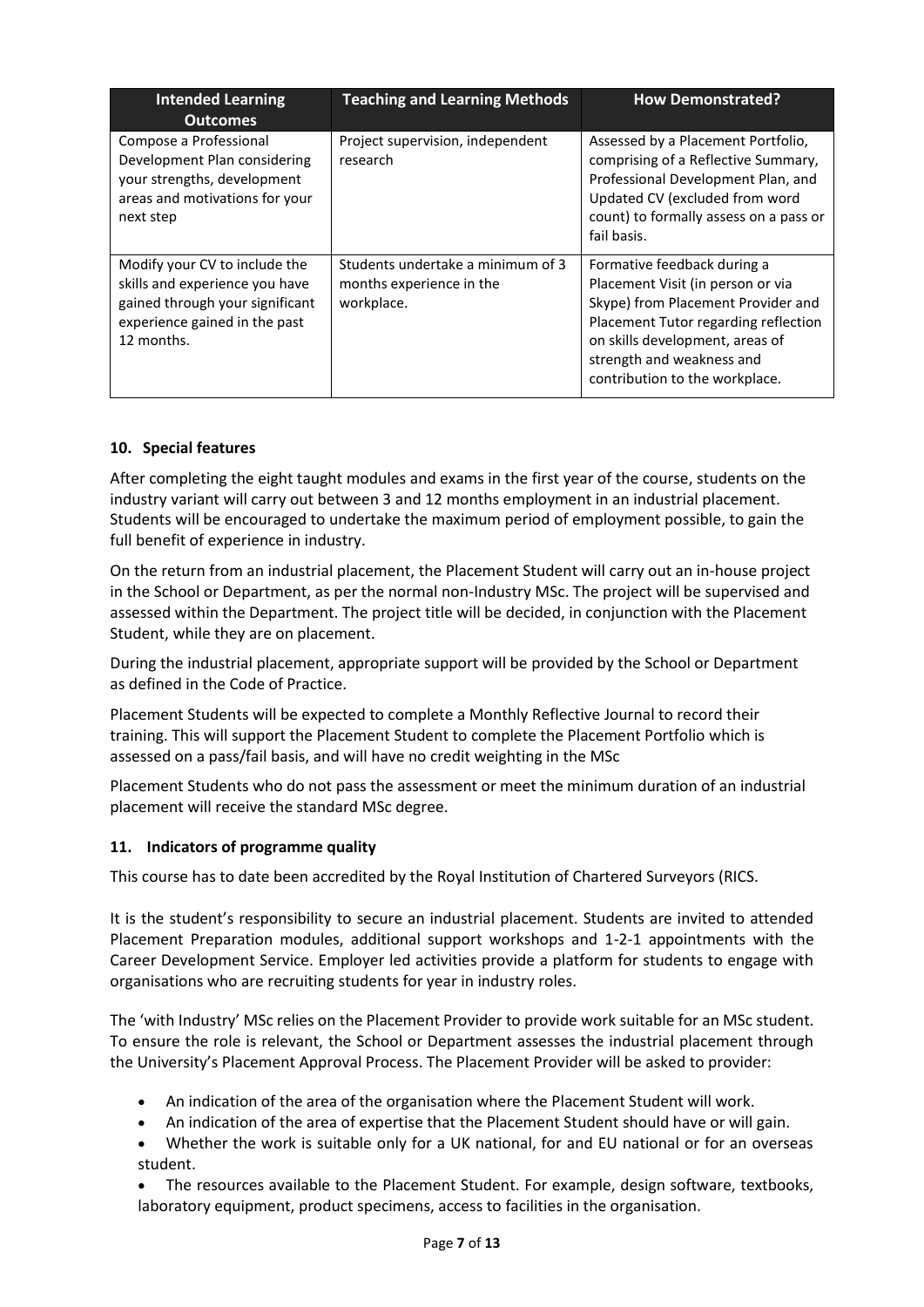Identification of a suitable industrial mentor (i.e. a graduate with knowledge of the area and at least a couple of years of experience in the field).

When a Placement Student starts an industrial placement, they will be required to complete health and safety documents and confirm they have completed a formal induction process no later than the 2nd week of placement. A Placement Student on an industrial placement will also gain from being able to:

1. Apply the theoretical and practical aspects of the material studied at the University and demonstrate the personal and professional skills necessary for your role within the organisation. 2. Compose a Professional Development Plan considering your strengths, development areas and motivations for your next step

3. Modify your CV to include the skills and experience you have gained through your significant experience gained in the past 12 months

Placement Students will be provided with a Study Guide for their industrial placement and support them to complete the assessment. The School or Department will undertake a placement start check, regular communications, visits to the workplace (physical and/or virtual) and evaluation. Communication and contact between the Placement Student, Placement Provider and University provides support should issues arise.

#### **12. Criteria for award and classification**

This programme follows the standard scheme of taught postgraduate award and classification set out i[n Senate Regulations](http://www.le.ac.uk/senate-regulations) – see the version of *Senate Regulation 6 governing taught postgraduate programmes of study* relevant to year of entry.

#### **13. Progression points**

As defined in [Senate Regulation 6:](http://www.le.ac.uk/senate-regulation6) Regulations governing taught postgraduate programmes of study with the additional requirement that students must pass the dissertation proposal. A candidate who does not pass the dissertation proposal (PASS = 50%) at the second attempt will not be able to progress to the dissertation component of the Degree and therefore can only, at best, graduate with a PG Diploma.

| <b>Taught Module Credits</b><br><b>Failed at First Attempt</b> | Progression rule for with industry                                                                                                                                                                                                                                                                                                           |
|----------------------------------------------------------------|----------------------------------------------------------------------------------------------------------------------------------------------------------------------------------------------------------------------------------------------------------------------------------------------------------------------------------------------|
| Up to 30 credits                                               | A student can proceed with an industrial placement and is entitled to<br>re-sit failed module(s) up to the maximum credit value set out in<br>paragraph 6.24 above, at the earliest opportunity.                                                                                                                                             |
|                                                                | The student can begin their industrial placement but must request<br>release to re-sit the failed module(s).                                                                                                                                                                                                                                 |
|                                                                | If, after reassessment, a student has any module mark of $<$ 40%, Grade<br>'F', s/he will be allowed to complete their industrial placement but not<br>be allowed to work on the dissertation or research project and shall be<br>considered at the next meeting of the Board of Examiners following the<br>end of the industrial placement. |

For the 'with industry' option\_students are subject to the following progression rules (in addition to any rules applicable to their core programme) after completion of the taught component: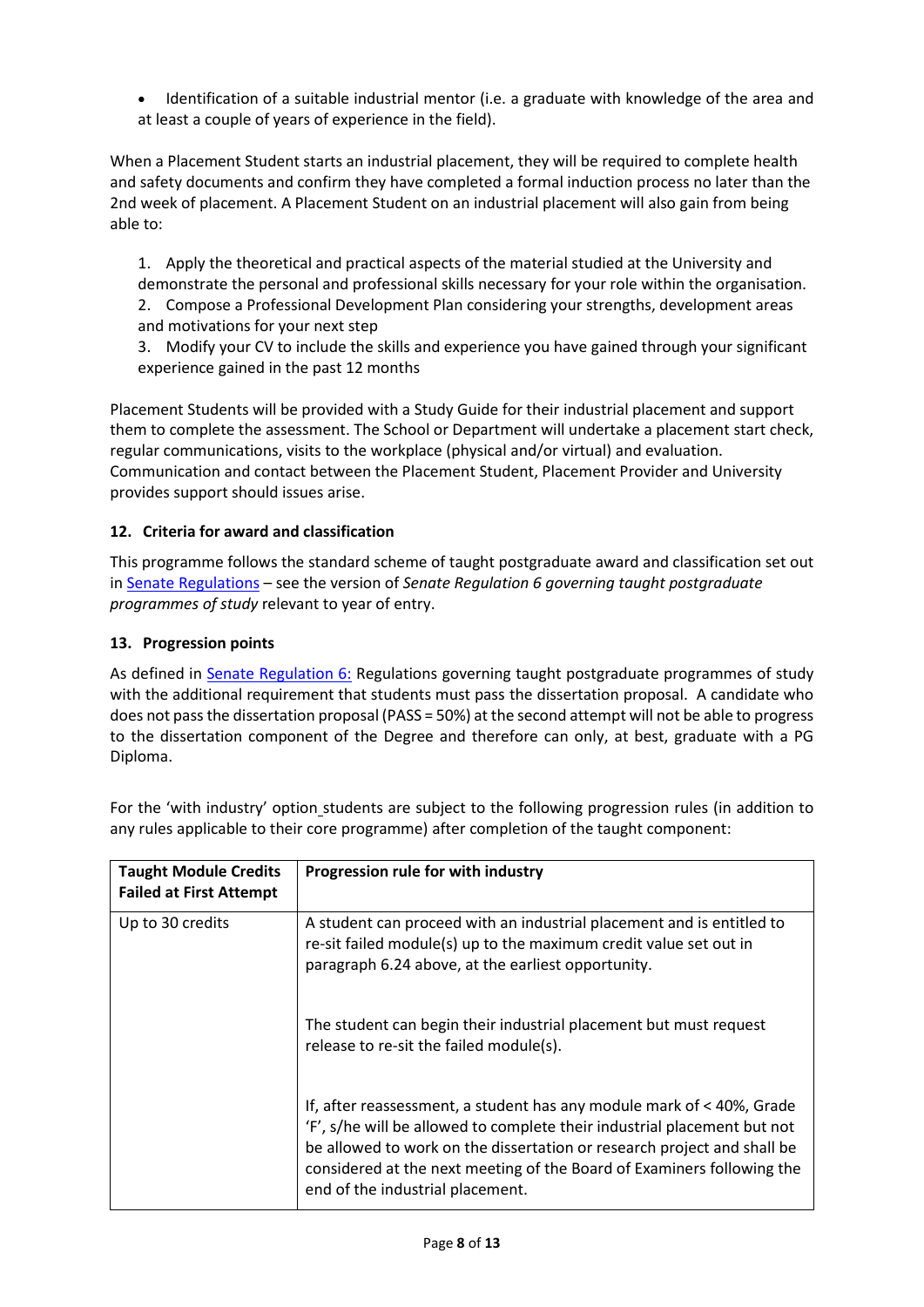| 31-45 credits        | A student cannot proceed with an industrial placement and must re-sit<br>failed modules up to the maximum credit value set out in paragraph<br>6.23 above, at the earliest opportunity.                                                                                                                            |
|----------------------|--------------------------------------------------------------------------------------------------------------------------------------------------------------------------------------------------------------------------------------------------------------------------------------------------------------------|
|                      | The student must not begin their industrial placement and must wait to<br>re-sit failed module(s).                                                                                                                                                                                                                 |
|                      | If, after reassessment, a student has more than 30 credits of failed<br>modules, or any module mark of < 40%, Grade 'F', s/he will not be<br>allowed to proceed with an industrial placement and shall be<br>considered at the next meeting of the Board of Examiners.                                             |
| More than 46 credits | A student cannot proceed with an industrial placement, but is entitled<br>to re-sit failed modules up to the maximum credit value set out in<br>paragraph 6.24 above in order to meet the requirements for<br>intermediate award, where the relevant programme specification<br>makes provision for such an award. |

In the course of their placement the student will receive one or two support visits from a member of staff. The second 'visit' can be in the form of a Skype call. Typically where an overseas placement is secured both visits will be conducted via a Skype call.

A Placement Student will revert back to the degree without Year in Industry if:

- 1. They fail to satisfactorily perform (attendance, participation and completion of set tasks) in the employability modules.
- 2. They fail to secure an industrial placement role.
- 3. They fail to pass the assessment related to the industrial placement.
- 4. The industrial placement ends early due to the behaviour of the Placement Student not being in accordance with the University's Regulations for Students, Student Responsibilities. The Placement Student will need to return to the University and carry out an in-house project in the School or Department, as per the normal non-Industry MSc. To prevent such an incident from happening, processes are in place to identify any possible issues or concerns early in the industrial placement role. This includes a start check, regular communications, visits to the workplace (physical and/or virtual) and evaluation. Communication and contact between the Placement Student, Placement Provider and University provides support should issues arise.
- 5. They discontinue their industrial placement and carry out an in-house project in the School or Department, as per the normal non-Industry MSc.

In the event that a Placement Student is moved to the standard campus-based MSc, the Placement Provider will be notified immediately. For overseas students, the UKVI will also be informed immediately. Placement Provider's will be made that any contract of employment shall be made subject to satisfactory completion of the taught part of the MSc.

Three months is the minimum time required for an industrial placement to be formally recognised. If the industrial placement is terminated earlier than 3 months as a result of event outside of the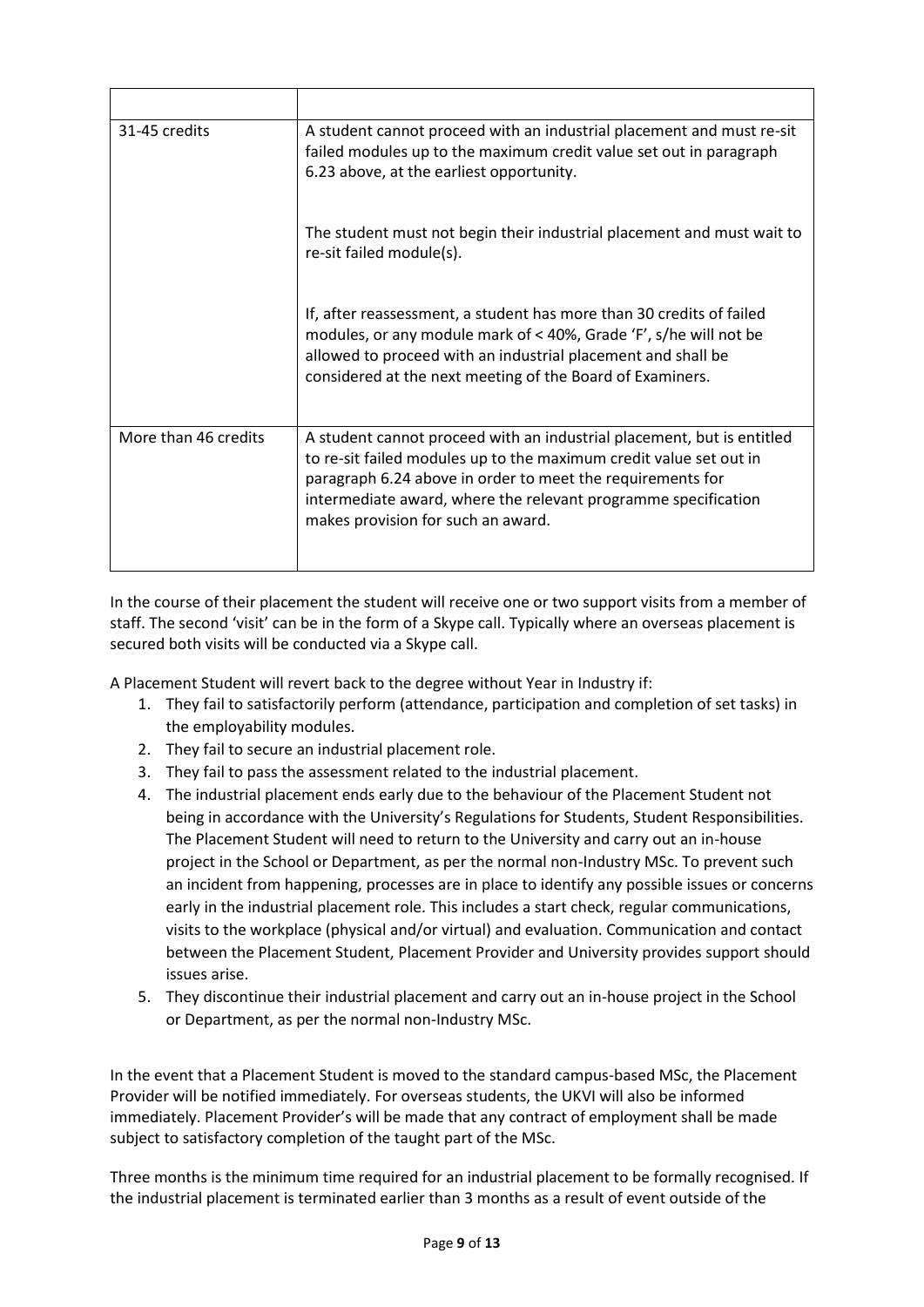Placement Students control (for example redundancy, or company liquidation), the following process will be adopted:

- 1. If the Placement Student has completed less than 2 months, they will be supported to search for another placement to take them up to the required minimum of 3 months for the industrial placement to be formally recognised. If the Placement Student does not find a placement to meet this criteria they will be required to suspend and transferred onto the degree without industry.
- 2. If the Placement Student has completed 2 months, they will be supported to search for another placement to take them up to the 3 months required for the industrial placement to be formally recognised. If the Placement Student cannot source an additional placement to take them to 3 months, assessments related to the industrial placement will be set for the student to make it possible for the individual learning objectives for the industrial placement to be met. This will allow with industry to be recognised in the degree certificate.
- 3. The duration of time between the two Placement Providers to meet the minimum 3 months of an industrial placement must not exceed the period of time required to comply with visa requirements.
- 4. A Placement Student is permitted to undertake an industrial placement which runs across two academic years.

In cases where a student has failed to meet a requirement to progress he or she will be required to withdraw from the course and a recommendation will be made to the Board of Examiners for an intermediate/exit award where appropriate.

#### **14. Rules relating to re-sits or re-submissions**

As defined i[n Senate Regulations](http://www.le.ac.uk/senate-regulation6) - refer to the version of *Senate Regulation 6 governing taught postgraduate programmes of study* relevant to year of entry.

#### **15. External Examiners reports**

The details of the External Examiner(s) for this programme and the most recent External Examiners' reports for this programme can be found at **exampapers@Leicester** [log-in required]

#### **16. Additional features** (e.g. timetable for admissions)

Admissions are in October only.

For the 'with industry' option, students will be required to undertake reflective activities whilst on placement which are marked on a pass/fail basis.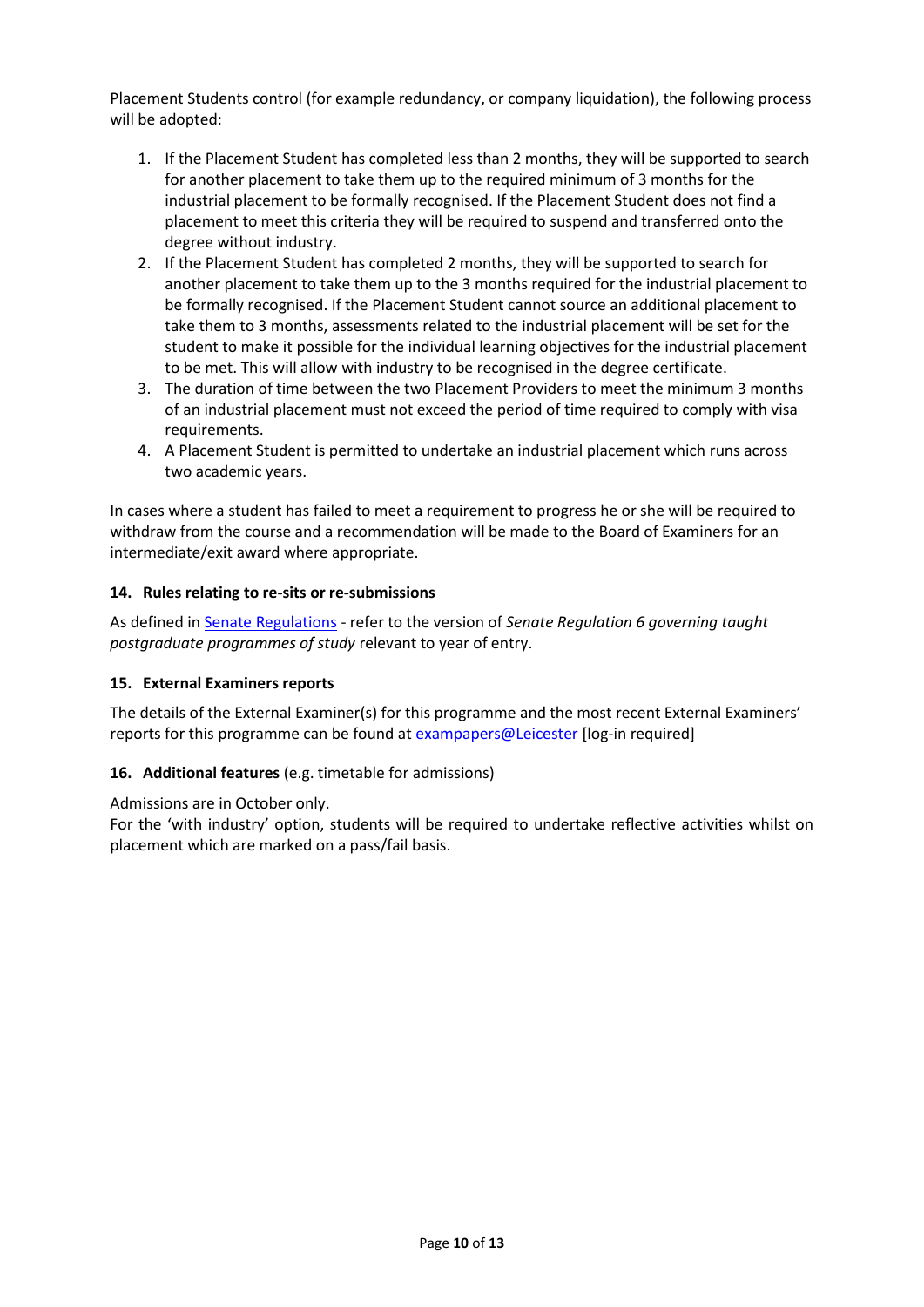

# **Programme Specification (Postgraduate) FOR ENTRY YEAR: 2021/22**

**Date created:** 14/12/2020 **Last amended:** 14/12/2020 **Version no.** 1

### **Appendix 1: Programme structure (programme regulations)**

The University regularly reviews its programmes and modules to ensure that they reflect the current status of the discipline and offer the best learning experience to students. On occasion, it may be necessary to alter particular aspects of a course or module.

## **MSc in Geographical Information Science**

#### **Credit breakdown**

|     | 60 credits<br>30 credits | n/a        |
|-----|--------------------------|------------|
| n/a | 30 credits               | n/a        |
| n/a | n/a                      | 60 credits |
|     |                          |            |

180 credits in total

#### **Level 7/Year 1 2021/22**

#### Core modules

| <b>Delivery period</b> | Code   | <b>Title</b>                      | <b>Credits</b> |
|------------------------|--------|-----------------------------------|----------------|
| Semester 1             | GY7701 | <b>FUNDAMENTALS OF GIS</b>        | 15 credits     |
| Semester 1             | GY7702 | R FOR DATA SCIENCE                | 15 credits     |
| Semester 1             | GY7704 | <b>GEOGRAPHICAL VISUALISATION</b> | 15 credits     |
| Semester 1             | GY7705 | <b>REMOTE SENSING</b>             | 15 credits     |
| Semester 2             | GY7707 | <b>GEOSPATIAL DATA ANALYTICS</b>  | 15 credits     |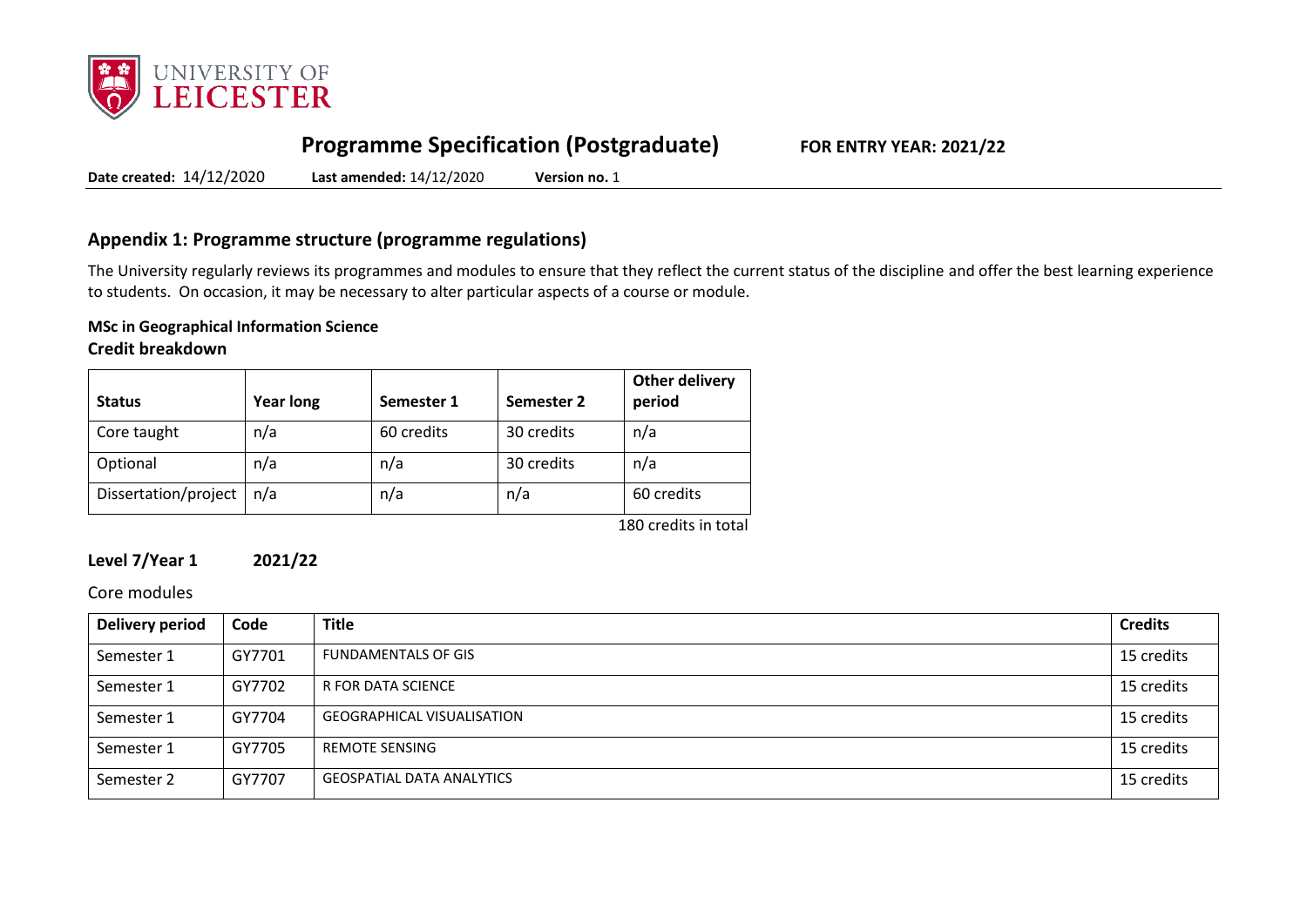| Delivery period | Code   | Title                                          | <b>Credits</b> |
|-----------------|--------|------------------------------------------------|----------------|
| Semester 2      | GY7708 | GEOSPATIAL DATABASES AND INFORMATION RETRIEVAL | 15 credits     |
| Term 3          | GY7720 | MSc DISSERTATION                               | 60 credits     |

#### **Notes**

#### Option modules

| Delivery period | Code   | <b>Title</b>                      | <b>Credits</b> |
|-----------------|--------|-----------------------------------|----------------|
| Semester 2      | GY7709 | SATELLITE DATA ANALYSIS IN PYTHON | 15 credits     |
| Semester 2      | GY7710 | GIS IN ENVIRONMENTAL HEALTH       | 15 credits     |
| Semester 2      | GY7711 | FIELD DATA CAPTURE                | 15 credits     |

#### **Notes**

This is an indicative list of option modules and not definitive of what will be available. Option module choice is also subject to availability, timetabling, student number restrictions and, where appropriate, students having taken appropriate pre-requisite modules.

#### **MSc in Geographical Information Science with Industry**

## **Credit breakdown**

| <b>Status</b>        | <b>Year long</b> | Semester 1 | Semester 2 | Other delivery<br>period |
|----------------------|------------------|------------|------------|--------------------------|
| Core taught          | n/a              | 60 credits | 30 credits | n/a                      |
| Optional             | n/a              | n/a        | 30 credits | n/a                      |
| Dissertation/project | n/a              | n/a        | n/a        | 60 credits               |

180 credits in total

Programme structure is as for the non industry degree, with the addition of: